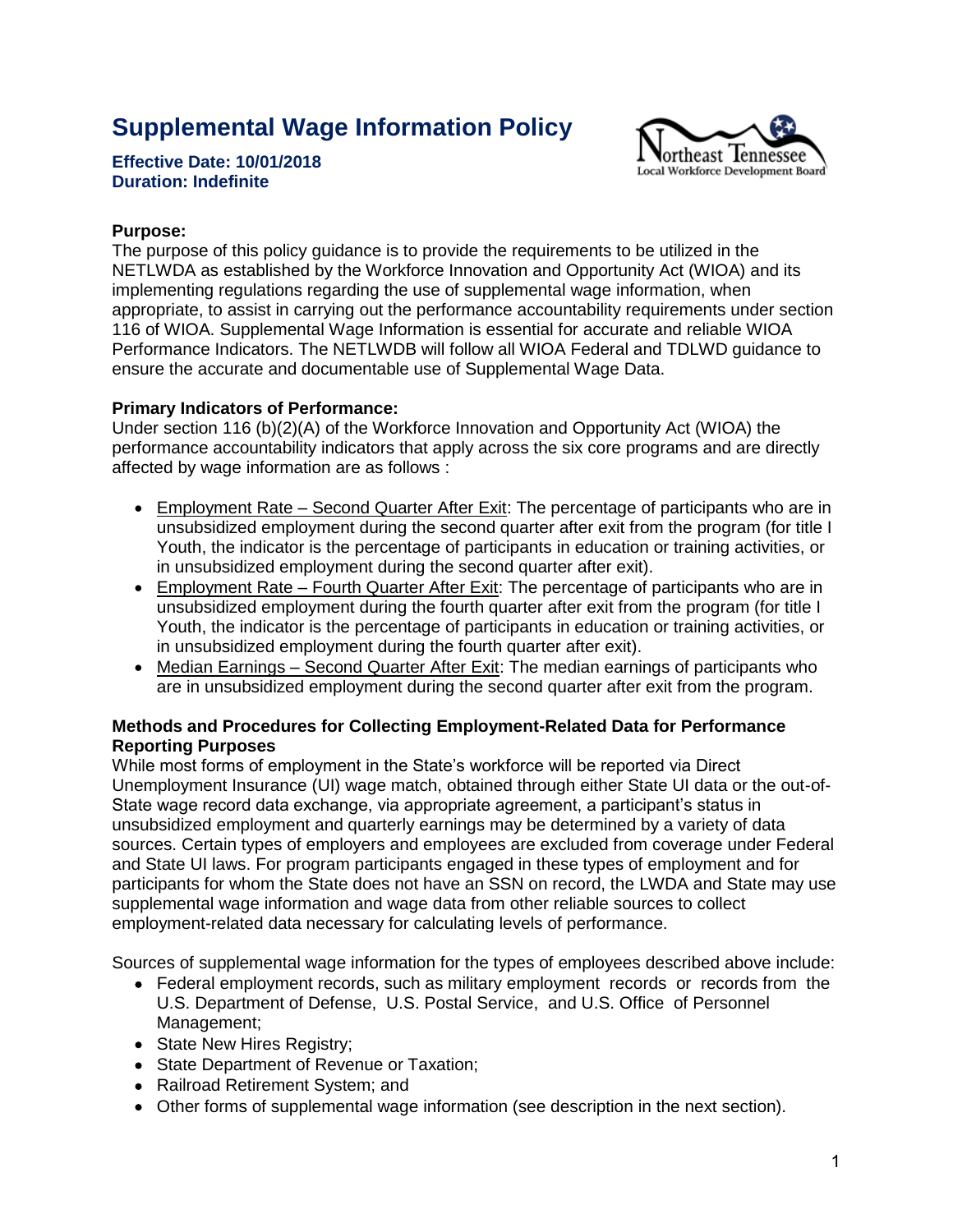When voluntarily collecting supplemental information for the purpose of calculating levels of performance for the employment-related indicators, acceptable forms of supplemental wage information, relevant to the core programs, include, but are not limited to, the following:

- 1. Tax documents, payroll records, and employer records such as:
	- Copies of quarterly tax payment forms to the Internal Revenue Service, such as a Form 941 (Employer's Quarterly Tax Return);
	- Copies of pay stubs (minimum of two pay stubs); or
	- Signed letter or other information from employer on company letterhead attesting to an individual's employment status and earnings.
- 2. Other supplemental wage records:
	- Follow-up survey (self-reported) from program participants;
	- Income earned from commission in sales or other similar positions;
	- Detailed case notes verified by employer and signed by the counselor, if appropriate to the program;
	- Automated database systems or data matching with other partners with whom data sharing agreements exist;
	- Systems' administrative records, such as current records of eligibility for programs with income-based eligibility (i.e., Temporary Assistance for Needy Families (TANF) or Supplemental Nutrition Assistance Program (SNAP)); or
	- Self-employment worksheets signed and attested to by program participants.

Data must be collected on participant's wages during the second quarter after exit from the program. The need for supplemental wage information for some individuals may not become apparent until no match is found in direct UI wage records, or in federal or military employment records, which become available on a time-lagged basis. UI wage data for the employment rate and the median earnings indicators during the second quarter will not become available until the latter part of the third quarter after exit, and UI wage data for the education or employment rate during the fourth quarter after exit will not become available until the latter part of the fifth quarter after exit.

Participants who did not provide a SSN, or for participants not covered by UI wage data, such as those who received entrepreneurial or self-employment training, the State does not need to wait two quarters after the close of the second and fourth full quarters after exit to formally document that UI wage data are not available and begin collection of supplemental wage information. The optimal time to collect supplemental wage information is as soon as possible following the close of the second and fourth full quarters after exit. In general, it is recommended the programs remind participants, before program exit, that they or their employers may be contacted to obtain confirmation of employment status and earnings, and to explain the expected timeframe for those follow-up contacts. While this reminder is applicable to all participants, it is especially important for those participants for whom UI wage data are not available.

Quarterly data reporting is required for all core programs except for the AEFLA program (i.e., the Adult, Dislocated Worker, Youth, Wagner-Peyser, and VR programs) (20 CFR 677.235(a), 34 CFR 463.235(a), and 34 CFR 361.235(a)). Data is collected on a quarterly basis and must be entered in VOS timely and on a quarterly basis. All NETLWDA staff needs to be capable of identifying participants who should be followed using supplemental methods. (i.e., all